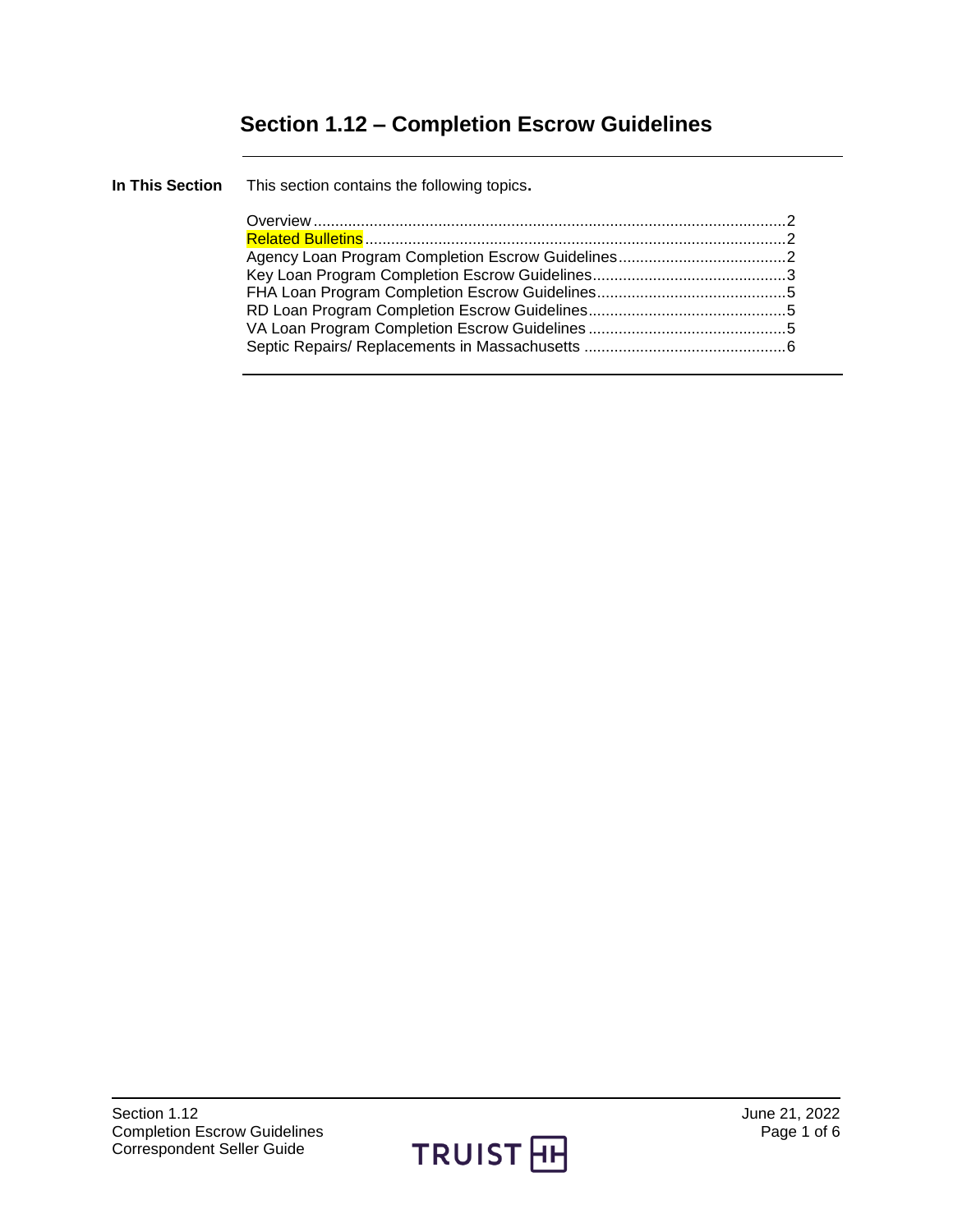# **Completion Escrow Guidelines**

<span id="page-1-0"></span>

| Overview                                                                          | Truist prefers a property to be 100% complete at the time of delivery of the loan;<br>however, there are exceptions.                                                                                                                                                                                                                                                                    |  |  |
|-----------------------------------------------------------------------------------|-----------------------------------------------------------------------------------------------------------------------------------------------------------------------------------------------------------------------------------------------------------------------------------------------------------------------------------------------------------------------------------------|--|--|
|                                                                                   | For Agency loan programs, Truist will purchase loans subject to escrowed funds<br>$\bullet$<br>for the completion of post-closing improvements to newly constructed and<br>existing properties, provided that the escrow was established in accordance with<br>Agency guidelines.<br>For the Key Loan program, Truist will purchase loans subject to escrowed funds<br>$\bullet$        |  |  |
|                                                                                   | for the completion of post-closing improvements to newly constructed properties,<br>provided that the escrow was established in accordance with the guidelines<br>below. Truist will purchase loans secured by existing properties with escrows for<br>improvements on a case-by-case basis.                                                                                            |  |  |
|                                                                                   | For FHA loan programs, Truist will purchase loans subject to escrowed funds for<br>$\bullet$<br>incomplete construction, or for alterations and repairs that cannot be completed<br>prior to loan closing, provided the housing is habitable and safe for occupancy at<br>the time of loan closing, and the escrow was established in accordance with FHA<br>guidelines, as applicable. |  |  |
|                                                                                   | For VA loan programs, Truist will purchase loans subjected to escrowed funds<br>$\bullet$<br>for the completion of certain items which must be postponed due to weather<br>conditions or other circumstances, provided that the escrow was established in<br>accordance with VA guidelines.                                                                                             |  |  |
|                                                                                   | For RD loan programs, Truist will purchase loans subjected to escrowed funds<br>$\bullet$<br>for the completion of certain items which must be postponed, provided the home<br>is habitable and the escrow was established with RD guidelines.                                                                                                                                          |  |  |
| <b>Related</b><br><b>Bulletins</b>                                                | Related bulletins are provided below in PDF format. To view the list of published<br>bulletins, select the applicable year below.                                                                                                                                                                                                                                                       |  |  |
|                                                                                   | 2022<br>$\bullet$<br>2021<br>2020                                                                                                                                                                                                                                                                                                                                                       |  |  |
|                                                                                   | Note: There were no Related Bulletins in 2019.                                                                                                                                                                                                                                                                                                                                          |  |  |
| <b>Agency Loan</b><br>Program<br><b>Completion</b><br><b>Escrow</b><br>Guidelines | Reference: See "Postponed Improvements" in the "Appraisal Requirements" topic<br>outlined in Section 2.01 Agency Loan Programs of the Correspondent Seller Guide<br>for guidelines.                                                                                                                                                                                                     |  |  |

*Continued on next page*

<span id="page-1-2"></span><span id="page-1-1"></span>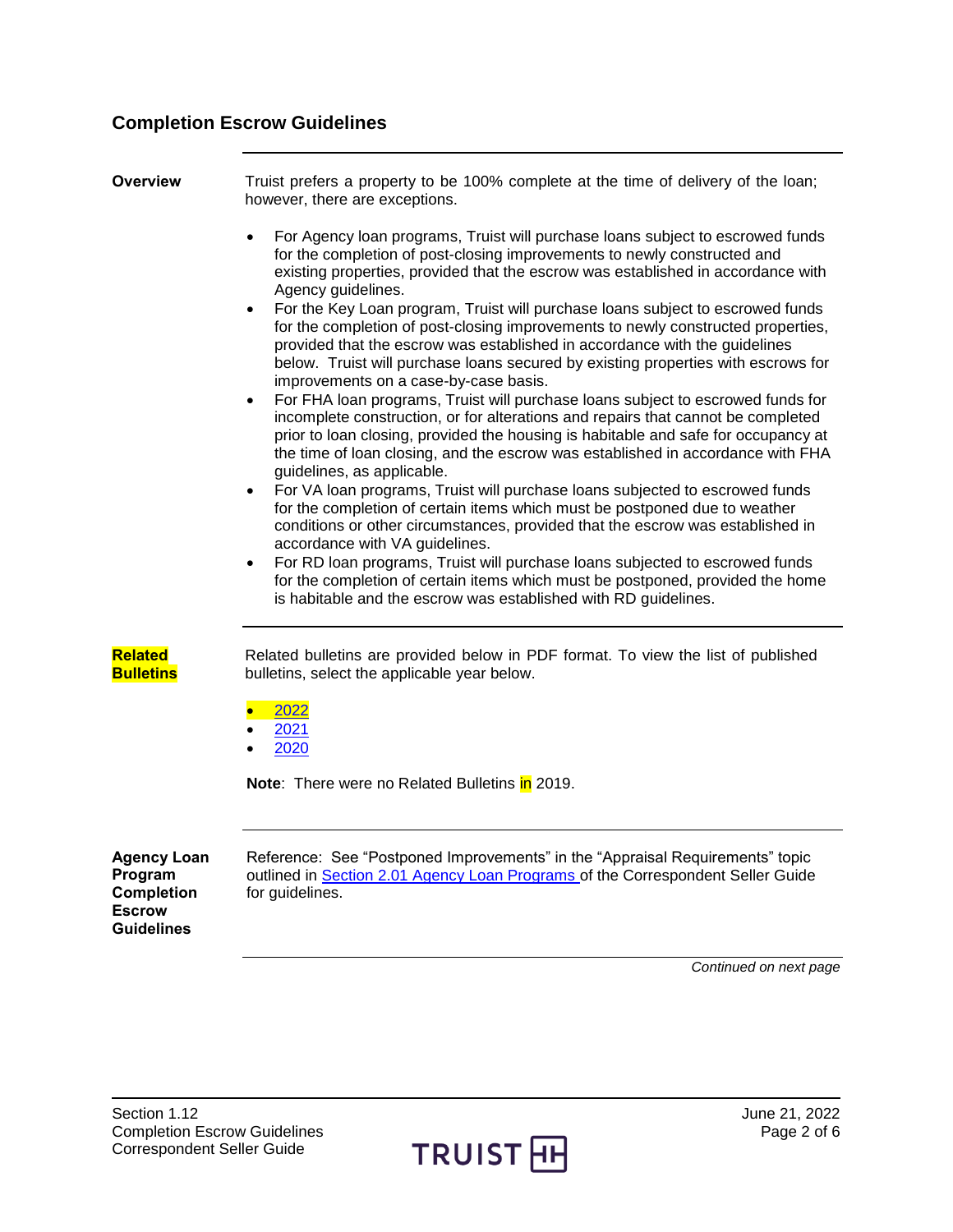<span id="page-2-0"></span>

| Key Loan          |
|-------------------|
| Program           |
| <b>Completion</b> |
| Escrow            |
| Guidelines        |

## **Types of Completion Escrow**

## **External Improvements**

Incomplete exterior items such as seeding, grading, landscaping, driveway and touch up painting are acceptable items, which may be escrowed. The expiration date for escrow is 30 days from the closing date, unless the Winter Months Guidelines are used or the escrow is for a swimming pool. The Truist Correspondent Operations Manager prior to closing must approve any exception to the standard guidelines.

## **Internal Improvements**

- Escrows for internal improvements are generally not allowed.
- Escrows for floor upgrades are acceptable per the standard guidelines listed below.
- All other internal improvements will be considered on a case-by-case basis and must be approved by the Truist Correspondent Operations Manager prior to closing.

## **Flooring Upgrade**

Escrows for flooring upgrades are subject to the following guidelines:

- the loan must be an Agency loan,
- the subject property must be new construction,
- the loan must be a purchase transaction,
- the borrower must occupy the subject property as a primary residence,
- the appraiser must certify that an escrow for the flooring "upgrade" does not affect the habitability of the subject property,
- 1.5 times the cost of completion must be held in escrow, and
- the expiration date of the escrow is 30 days from the date of closing.

## **Swimming Pool Escrow Guidelines**

Escrows for swimming pools have been temporarily suspended effective for locks on or after January 25, 2010.

#### **Winter Months Guidelines**

- The expiration date for escrow completion may be extended for new construction properties only if the improvements are external and the cause for the escrow is weather-related.
- The inclement weather months have been established as November through March, and only applies to those geographic locations that experience winter weather conditions. Lenders may not use the Winter Months Guidelines for swimming pool escrows. Loans that close during these months must have an escrow agreement expiration date no later than April  $30<sup>th</sup>$ .

*Continued on next page*

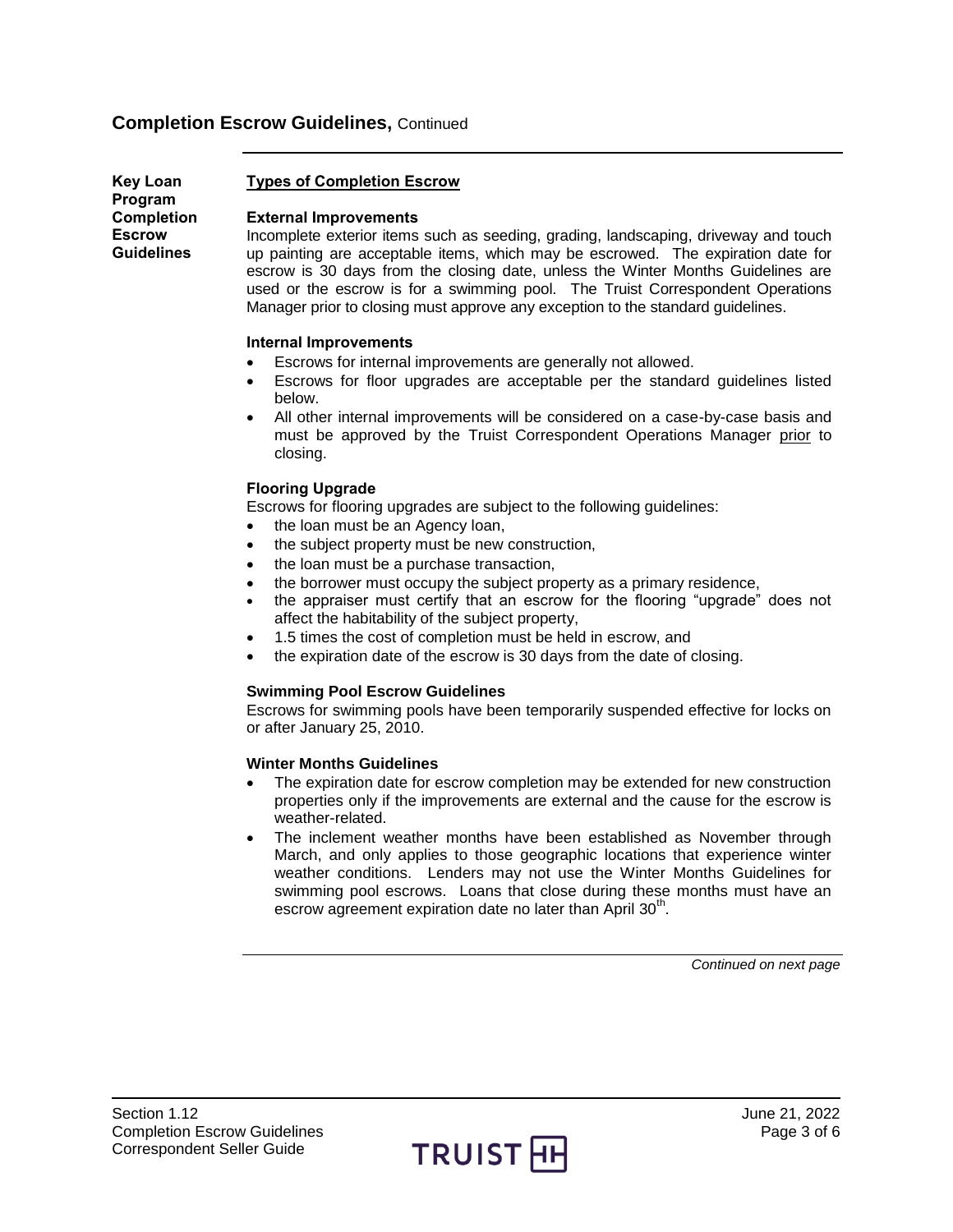**Key Loan Program Completion Escrow Guidelines,**  continued

- **Winter Months Guidelines, continued**
- A letter explaining the use of the Winter Months Guidelines must be attached to the *Escrow Agreement for Postponed Improvements* [\(COR 0016\)](https://truistsellerguide.com/manual/cor/forms/cor0016.pdf) to assist the purchase reviewer in determining the reason for exception from the normal 30 day requirement. If a date beyond April 30<sup>th</sup> is needed, please contact Truist for approval, *prior to closing*.

**Note**: The incomplete items may not adversely affect the basic safety or livability of mortgage premises.

#### **Conditions of the Escrow Agreement**

## **Amount to Held in Escrow**

Escrow holdback must be for one and a half (1.5) times the value of the incomplete improvements. The cost for completion must be verified with contract or a cost to build/repair estimate.

## **Term of the Escrow Agreement**

The expiration date is 30 days from the closing date, unless the Winter Months Guideline applies with the exception of swimming pools. Swimming pool escrows expire sixty (60) days from the closing date. Truist must approve any extension to the expiration date.

## **Required Signature on the Escrow Agreement**

All borrowers, builder/seller and lender must sign the escrow agreement. Use the correspondent form *Escrow Agreement for Postponed Improvements* [\(COR 0016\)](https://truistsellerguide.com/manual/cor/forms/cor0016.pdf). Use of any other form requires Truist prior approval.

## **Who Holds the Escrow Funds**

The closing agent, lender, or title company should hold the funds. In no event may *any* other party hold the funds to the transaction, (i.e., builder, seller or borrower).

#### **Tracking of Outstanding Escrow Funds**

The correspondent is responsible for follow-up on all outstanding escrow agreements. If improvements are not made as agreed, Truist will hold the correspondent lender responsible for completing the improvements with the escrowed funds.

#### **Authority to Release Escrow Funds**

The original appraiser must inspect the completed work, and, if applicable, a *Satisfactory Completion Certificate* (Freddie Mac form 442) with photos must be completed and signed.

- Obtain satisfactory evidence (mechanic's lien waiver) from the builder/seller to assure that there are no outstanding mechanic's liens, which can attach to the property.
- Send the completed *Satisfactory Completion Certificate* and mechanic's lien waivers to the purchase reviewer.

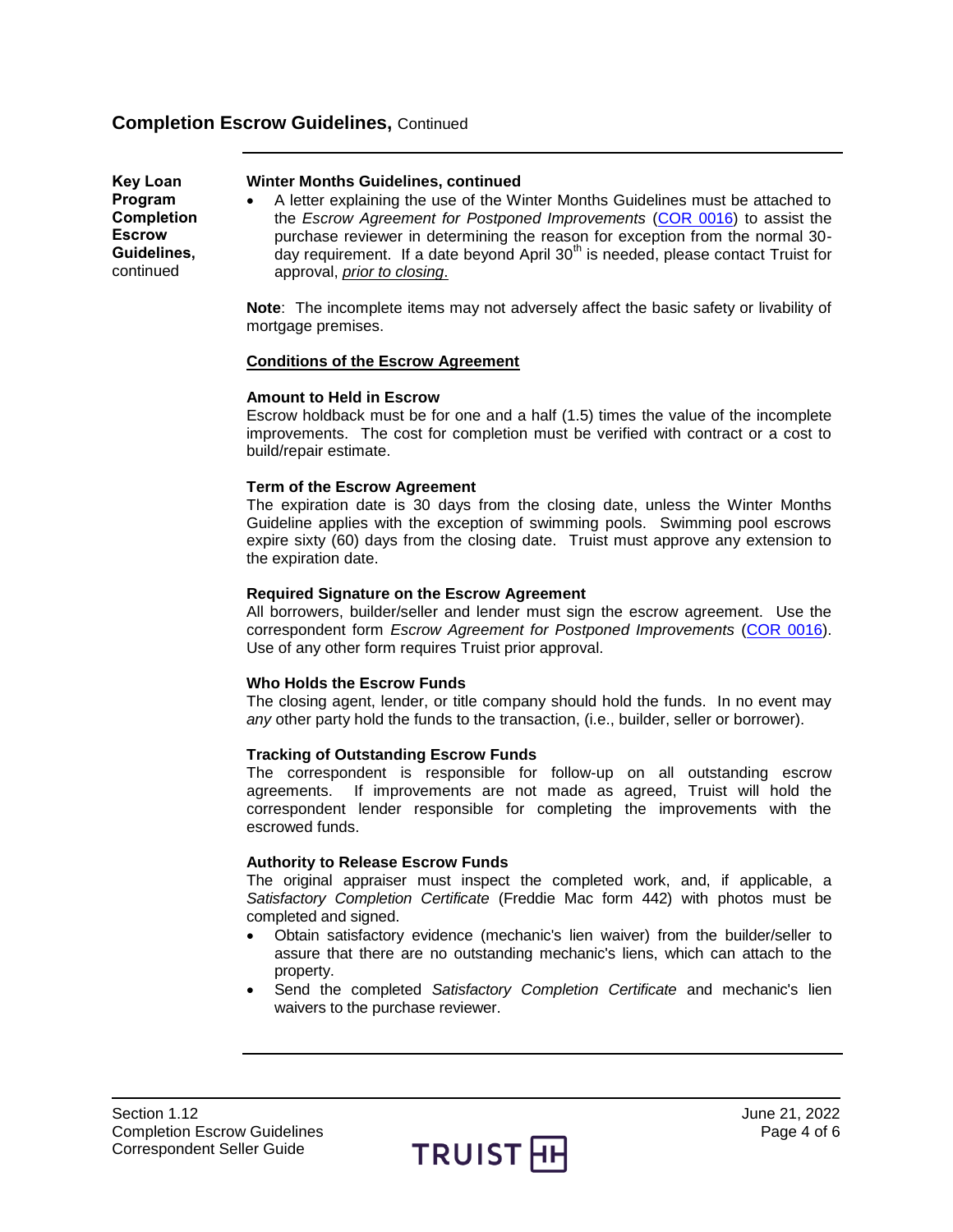<span id="page-4-2"></span><span id="page-4-1"></span><span id="page-4-0"></span>

| <b>FHA Loan</b><br>Program<br><b>Completion</b><br><b>Escrow</b><br><b>Guidelines</b> | Truist will permit an escrow for repair or property completion, subject to FHA<br>requirements, as follows:<br>Provide Form HUD-92051, Compliance Inspection Report, or Fannie Mae<br>Form 1004D/Freddie Mac Form 442, Appraisal Update and/or Completion<br>Report, and<br>evidence of completion of the Escrow Closeout Certification screen in FHAC.<br>$\bullet$<br>The correspondent lender is responsible for follow-up on all outstanding escrow<br>agreements.                                                                                                                                                                 |  |
|---------------------------------------------------------------------------------------|----------------------------------------------------------------------------------------------------------------------------------------------------------------------------------------------------------------------------------------------------------------------------------------------------------------------------------------------------------------------------------------------------------------------------------------------------------------------------------------------------------------------------------------------------------------------------------------------------------------------------------------|--|
| <b>RD Loan</b><br>Program<br><b>Completion</b><br><b>Escrow</b><br><b>Guidelines</b>  | Truist will permit an escrow for repair or property completion, subject to RD<br>requirements, as follows:<br>Provide Fannie Mae Form 1004D/Freddie Mac Form 442, Appraisal Update<br>and/or Completion Report.<br>The correspondent lender is responsible for follow-up on all outstanding escrow<br>$\bullet$<br>agreements.                                                                                                                                                                                                                                                                                                         |  |
| <b>VA Loan</b><br>Program<br><b>Completion</b><br><b>Escrow</b><br><b>Guidelines</b>  | Truist will permit an escrow for repair or property completion, subject to VA<br>requirements, as follows:<br>Complete VA Form 26-1839 Compliance Inspection Report, indicating the<br>postponed work has been satisfactorily completed, or<br>if the postponed work is minor, uncomplicated, and not involving structural<br>$\bullet$<br>issues, provide written certification from the lender indicating the work has<br>been completed, and a statement from the Veteran-purchaser that he or she is<br>satisfied with the work.<br>The correspondent lender is responsible for follow-up on all outstanding escrow<br>agreements. |  |

*Continued on next page*